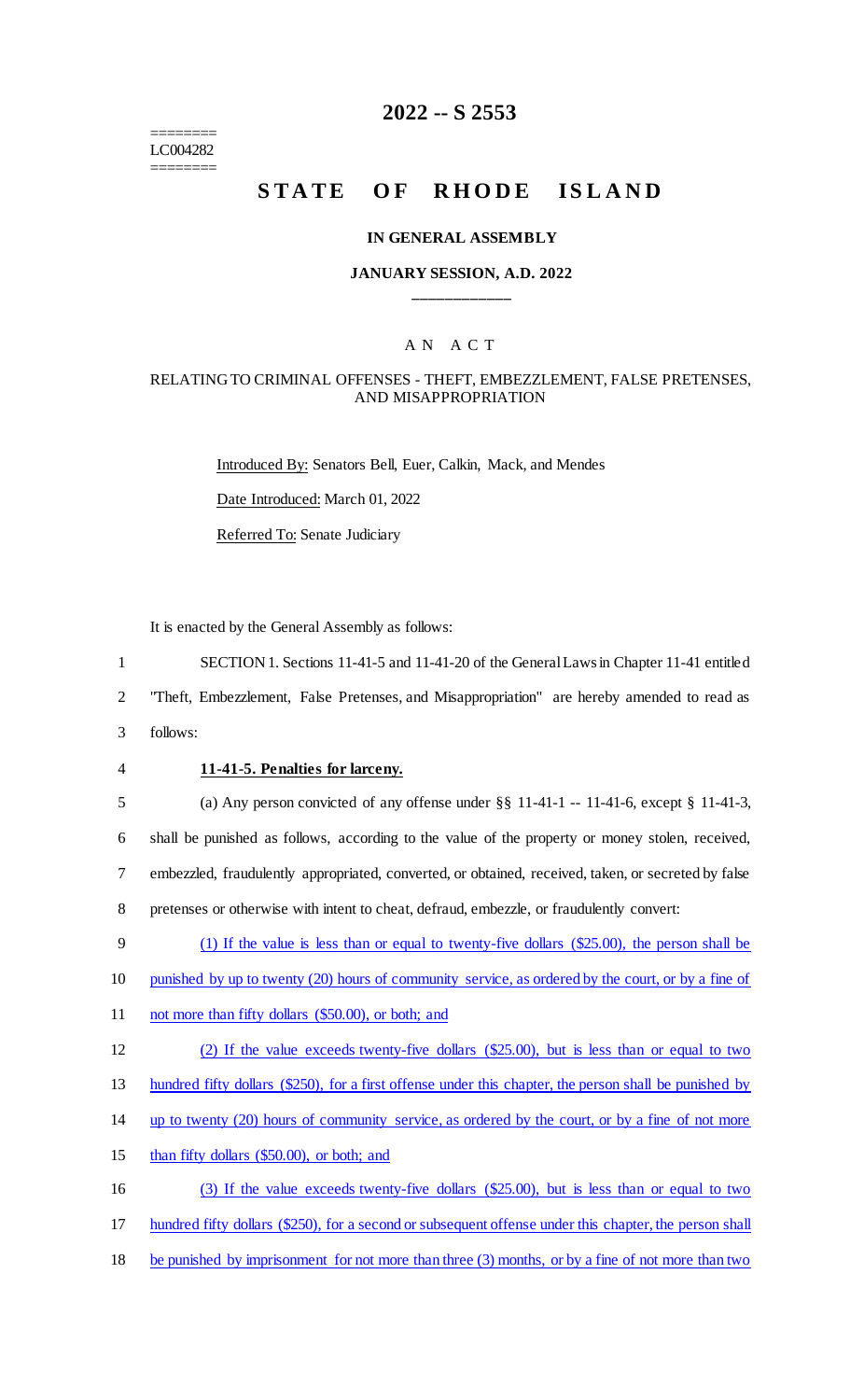1 hundred fifty dollars (\$250), or both; and

| $\overline{2}$ | (4) If the value exceeds two hundred fifty dollars (\$250), but is less than or equal to one                                      |
|----------------|-----------------------------------------------------------------------------------------------------------------------------------|
| 3              | thousand dollars (\$1,000), for a first offense under this chapter, the person shall be punished by                               |
| 4              | imprisonment for not more than three (3) months, or by a fine of not more than two hundred fifty                                  |
| 5              | dollars $(\$250)$ , or both; and                                                                                                  |
| 6              | (5) If the value exceeds two hundred fifty dollars (\$250), but is less than or equal to one                                      |
| $\tau$         | thousand dollars (\$1,000), for a second or subsequent offense under this chapter, the person shall                               |
| $8\,$          | be punished by imprisonment for not more than six (6) months, or by a fine of not more than two                                   |
| $\overline{9}$ | hundred fifty dollars (\$250), or both; and                                                                                       |
| 10             | (6) If the value exceeds one thousand dollars (\$1000), but is less than or equal to one                                          |
| 11             | thousand five hundred dollars (\$1,500), the person shall be punished by imprisonment for not more                                |
| 12             | than three hundred sixty-four (364) days, or by a fine of not more than five hundred dollars (\$500),                             |
| 13             | or both.                                                                                                                          |
| 14             | $\left(\frac{1}{2}\right)$ If the value exceeds one thousand five hundred dollars (\$1,500), and is less than or                  |
| 15             | equal to five thousand dollars (\$5,000), the person shall be punished by imprisonment for not more                               |
| 16             | than three $(3)$ years or by a fine of not more than one thousand five hundred dollars $(1,500)$ , or                             |
| 17             | both;                                                                                                                             |
| 18             | $\left(\frac{2}{2}\right)\left(8\right)$ If the value exceeds five thousand dollars (\$5,000), but is less than or equal to ten   |
| 19             | thousand dollars $(\$10,000)$ , the person shall be punished by imprisonment for not more than six $(6)$                          |
| 20             | years or by a fine of not more than three thousand dollars (\$3,000), or both; and                                                |
| 21             | $\left(\frac{3}{2}\right)\left(9\right)$ If the value exceeds ten thousand dollars (\$10,000), or if the property is a firearm as |
| 22             | defined in $\S$ 11-47-5.1, regardless of its value, the person shall be punished by imprisonment for                              |
| 23             | not more than ten (10) years or by a fine of not more than five thousand dollars (\$5,000), or both.                              |
| 24             | If the value does not exceed one thousand five hundred dollars (\$1,500), the person shall be                                     |
| 25             | punished by imprisonment for not more than one year, or by a fine of not more than five hundred                                   |
| 26             | dollars (\$500), or both. Any person convicted of an offense under § 11-41-2 who shall be found to                                |
| 27             | have knowingly obtained the property from a person under eighteen (18) years of age,                                              |
| 28             | notwithstanding the value of the property or money, shall be punished by imprisonment for not                                     |
| 29             | more than ten (10) years or by a fine of not more than five thousand dollars (\$5,000), or both.                                  |
| 30             | (b) All monetary amounts with regard to the value of the item(s) stolen shall be increased                                        |
| 31             | annually to reflect the rate of median income growth as adjusted by the percentage of change in                                   |
| 32             | Rhode Island median household income. Any person convicted of an offense in violation of §§ 11-                                   |
| 33             | 41 1 - 11 41 7, except § 11 41 3, that involves a victim who is a person sixty five (65) years of                                 |
| 34             | age or older at the time of the offense and which involves property or money stolen, received,                                    |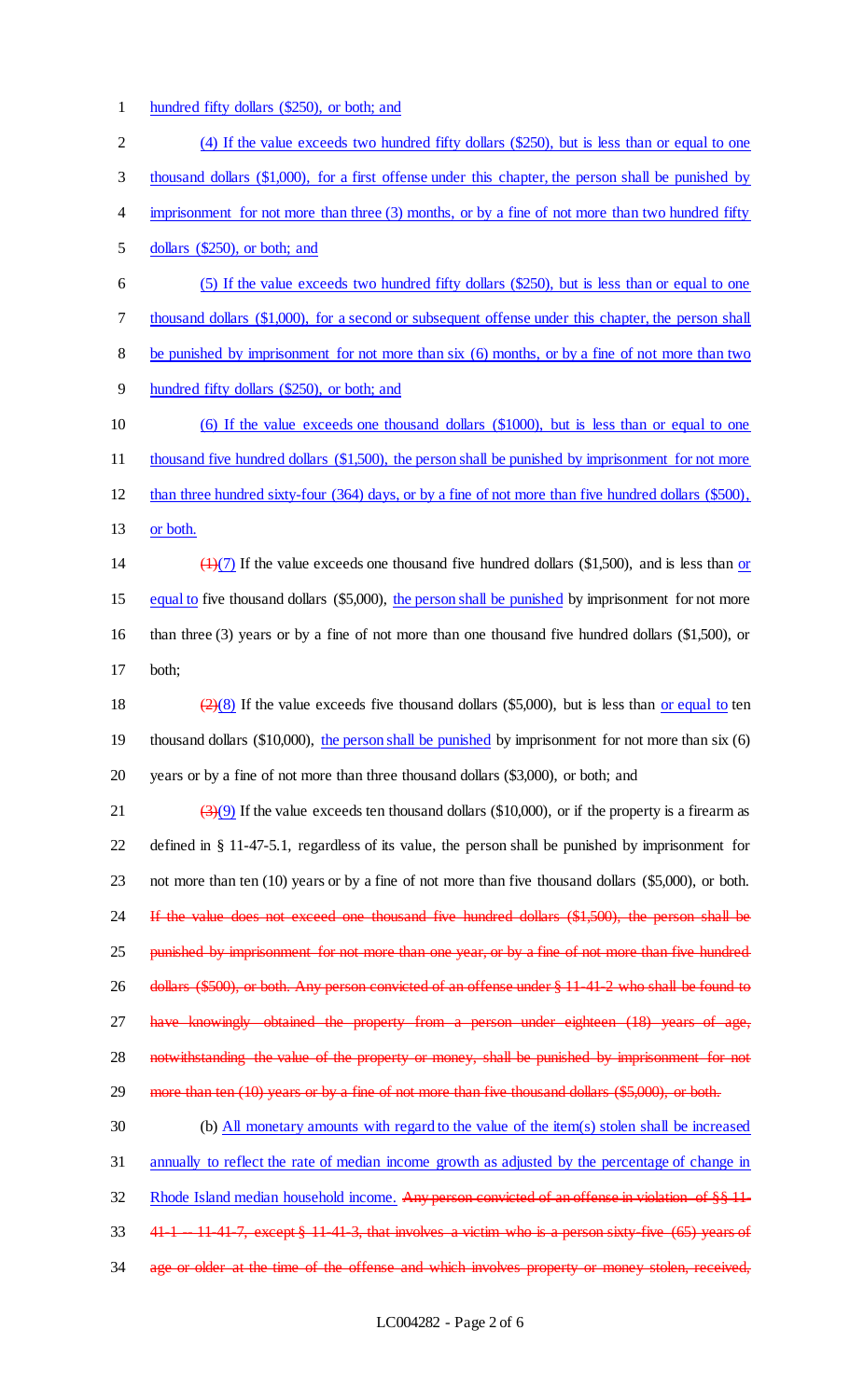embezzled, fraudulently appropriated, converted, or obtained, received, taken, or secreted by false 2 pretenses or otherwise with intent to cheat, defraud, embezzle, or fraudulently convert, with a value in excess of five hundred dollars (\$500), shall be punished by imprisonment for not less than two (2) years but not more than fifteen (15) years or by a fine of not more than five thousand dollars (\$5,000), or both. If the value of the property or money does not exceed five hundred dollars (\$500), the person shall be punished by imprisonment for not less than one year but not more than five (5) years or by a fine of not more than three thousand dollars (\$3,000), or both. (c) In addition to any other penalties pursuant to this section, an elected official or candidate

 for office convicted of violating § 11-41-1, § 11-41-2, § 11-41-3, or § 11-41-4 where the theft is a campaign account created, pursuant to title 17, for the benefit of the person so convicted, all restitution shall be deposited into the Rhode Island crime victim compensation program fund and not into the campaign account of that person convicted of the offense.

**11-41-20. Shoplifting.**

(a) For the purpose of this section:

 (1) "Conceal" means to place merchandise in such a manner that it is not visible through ordinary observation.

(2) "Full retail value" means the merchant's stated price of the merchandise.

 (3) "Merchandise" means any items of tangible personal property offered for sale within a retail mercantile establishment.

 (4) "Merchant" means an owner or operator of any retail mercantile establishment or any agent, employee, lessee, officer, or director of the owner or operator.

 (5) "Premises of a retail mercantile establishment" includes the retail mercantile establishment, and common use areas in shopping centers, and all parking areas set aside by a merchant or on behalf of a merchant for the parking of vehicles for the convenience of the patrons of the retail mercantile establishment.

 (6) "Retail mercantile establishment" means any place where merchandise is displayed, held, stored or offered for sale to the public.

 (7) "Shopping cart" means those push carts of the type or types which are commonly provided by grocery stores, drug stores, or other retail mercantile establishments for the use of the public in transporting commodities on or from the premises of the retail mercantile establishment.

(b) Whoever shall engage in the following shall be guilty of the crime of shoplifting:

(1) Take possession of, carry away, transfer or cause to be carried away or transferred any

 merchandise displayed, held, stored, or offered for sale by a retail mercantile establishment with the intention of depriving the merchant of all or any part of the full retail value of the merchandise;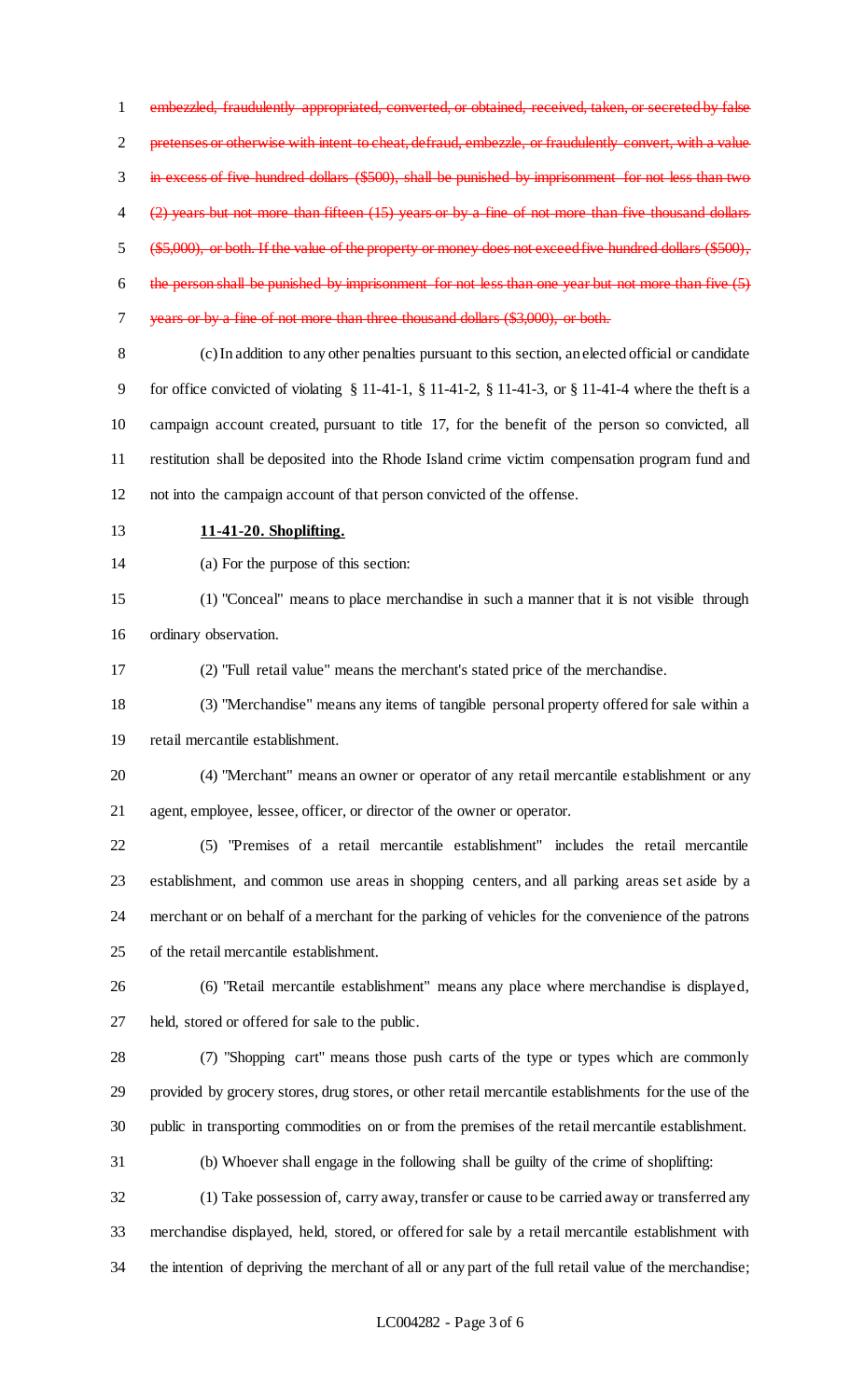(2) Alter, transfer, or remove a label, price tag, marking, indicia of value or any other markings which aid in determining value affixed to any merchandise displayed, held, stored or offered for sale in a retail mercantile establishment and attempt to purchase or purchase the merchandise personally or in consort with another at less than the full retail value with the intention of depriving the merchant of all or any part of the full retail value of such merchandise;

 (3) Transfer any merchandise displayed, held, stored or offered for sale in a retail mercantile establishment from one container to another in an attempt to purchase or purchase the merchandise personally or in consort with another at less than the full retail value with the intention of depriving the merchant of all or any part of the full retail value of the merchandise; or

 (4) Remove a shopping cart from the premises of a retail mercantile establishment without the consent of the merchant given at the time of the removal with the intention of depriving the merchant of the possession, use, or benefit of the cart.

 (c) The fact that a person conceals upon his person, among his or her belongings, or upon the person or among the belongings of another merchandise displayed, held, stored or offered for sale in a retail mercantile establishment, for which he or she has not paid the full retail value, and the merchandise has been taken beyond the area within the retail mercantile establishment where payment for it is to be made, shall be prima facie evidence that the person has possessed, carried away, or transferred the merchandise with the intention of depriving the merchant of all or part of the full retail value of the merchandise without paying the full retail value of the merchandise.

20 (d) Any person convicted of the crime of shoplifting shall be guilty of a misdemeanor and shall be punished by a fine of not less than fifty dollars (\$50.00) or two times the full retail value 22 of the merchandise, whichever is greater, but not more than five hundred dollars (\$500) $\frac{1}{2}$  or by 23 imprisonment for not more than one year, or both; provided, any person convicted of the crime of 24 shoplifting merchandise with a retail value of over one hundred dollars (\$100) who has previously 25 been convicted of shoplifting shall be guilty of a felony and shall be punished by a fine of not more than five thousand dollars (\$5,000), or by imprisonment of not more than five (5) years, or both.

- (1) If the value does not exceed twenty-five dollars (\$25.00), shall be punished by to up to
- twenty (20) hours of community service, as ordered by the court; or
- (2) If the value exceeds twenty-five dollars (\$25.00), but is less than or equal to two

hundred fifty dollars (\$250), for a first offense under this chapter, shall be punished by to up to

twenty (20) hours of community service, as ordered by the court; or

(3) If the value exceeds twenty-five dollars (\$25.00), but is less than or equal to two

- hundred fifty dollars (\$250), for a second or subsequent offense under this chapter, shall be
- punished by imprisonment for not more than three (3) months; or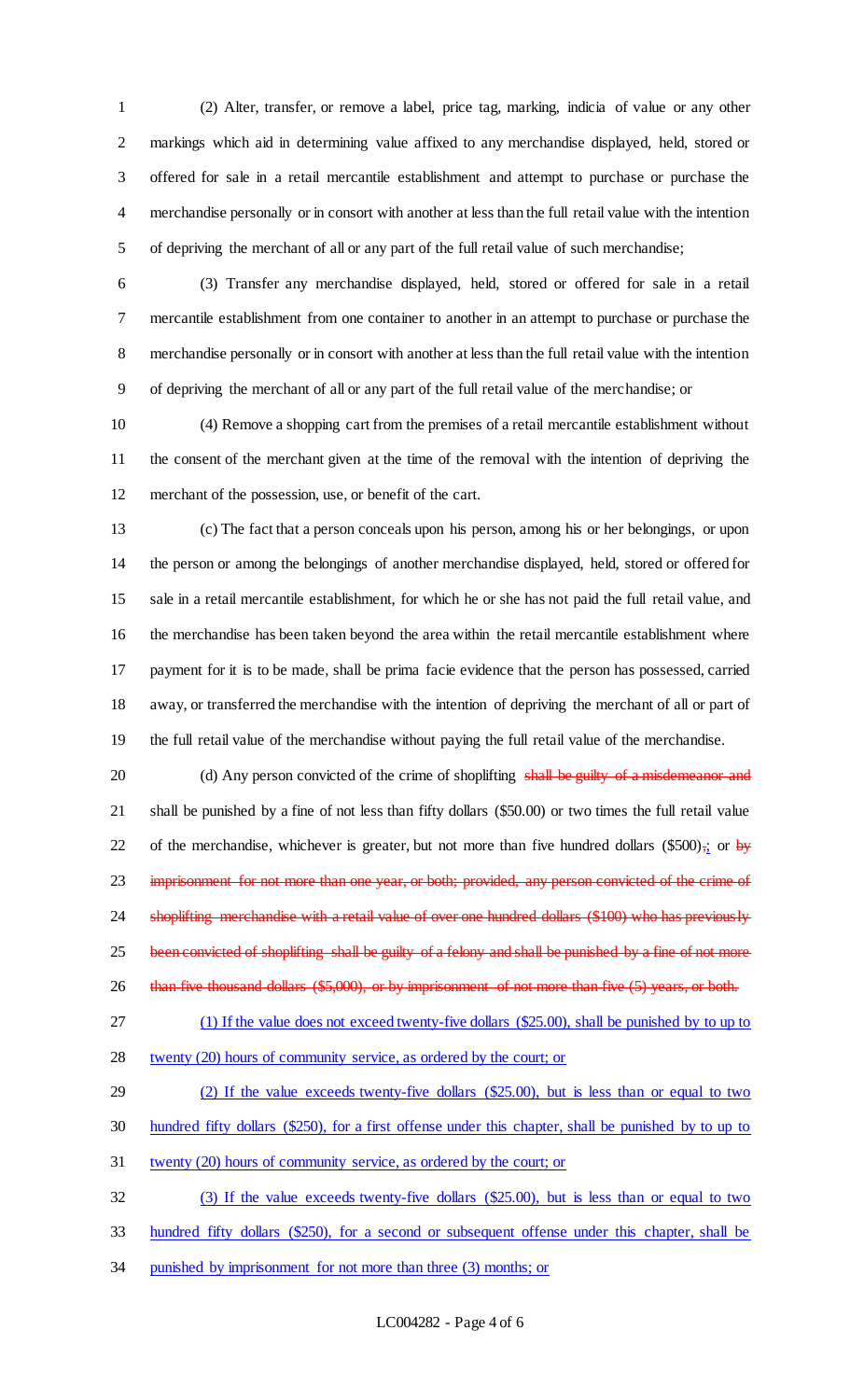- (4) If the value exceeds two hundred fifty dollars (\$250), but is less than or equal to one 2 thousand dollars (\$1000), for a first offense under this chapter, shall be punished by imprisonment for not more than three (3) months; or (5) If the value exceeds two hundred fifty dollars (\$250), but is less than or equal to one thousand dollars (\$1000), for a second or subsequent offense under this chapter, shall be punished by imprisonment for not more than six (6) months; or (e) No person shall be charged with the offense of shoplifting if they are charged with another offense for the same act. (f) All monetary amounts with regard to the value of merchandise shall be increased annually to reflect the rate of median income growth as adjusted by the percentage of change in Rhode Island median household income. SECTION 3. Section 11-41-24 of the General Laws in Chapter 11-41 entitled "Theft, Embezzlement, False Pretenses, and Misappropriation" is hereby repealed. **11-41-24. Habitual offender.** 15 Any person who shall be convicted three (3) times for the crime of shoplifting as defined in § 11-41-20 or larceny as defined in § 11-41-1 or receiving stolen goods as defined in § 11-41-2, 17 or who shall have been convicted three (3) times of any combination of the crimes described in this section, shall also be charged as an habitual offender and, upon conviction, shall be fined not less than two hundred dollars (\$200) nor more than five hundred dollars (\$500) and shall be imprisoned 20 not less than six (6) months nor more than one year.
- SECTION 4. This act shall take effect upon passage.

======== LC004282 ========